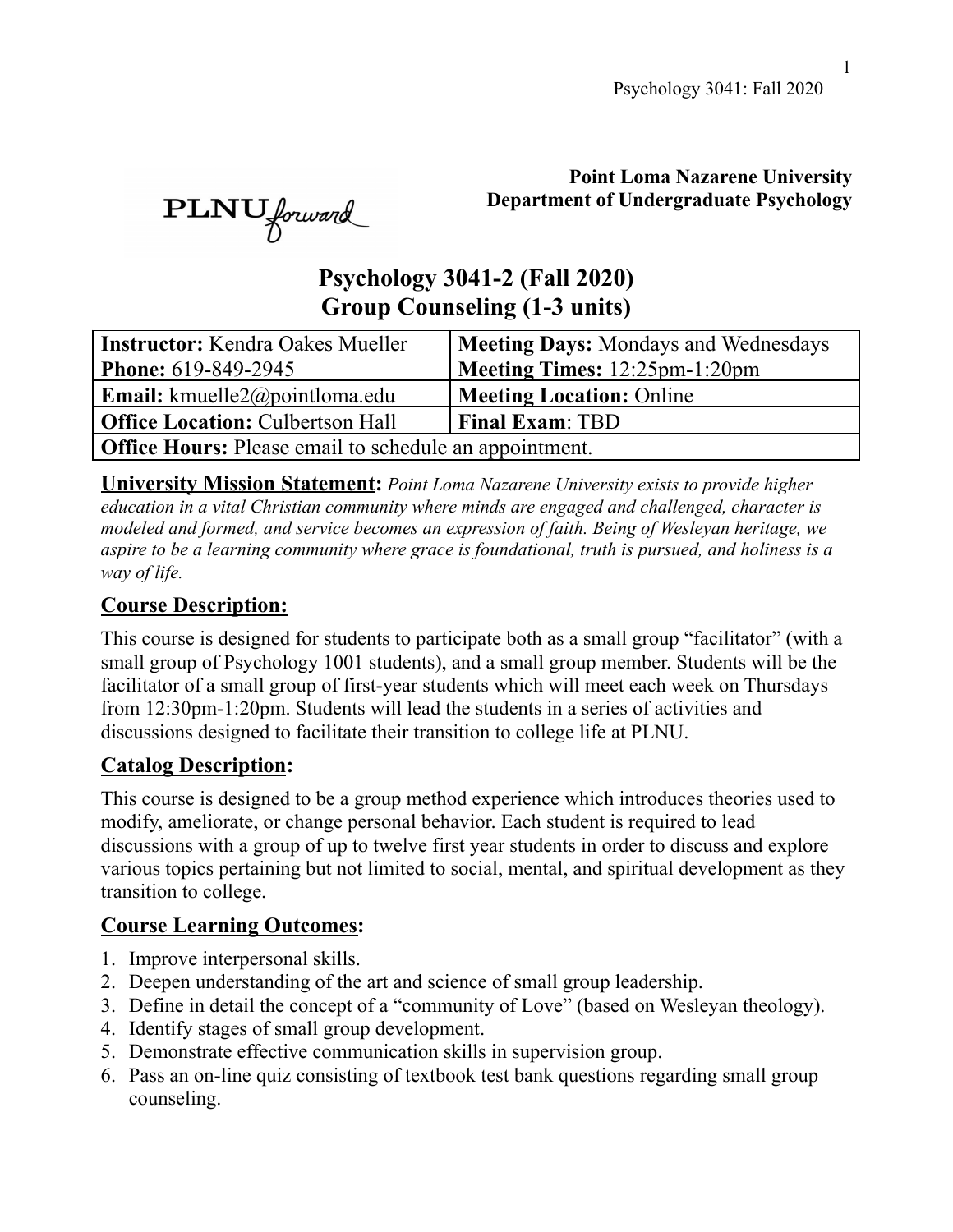- 7. Discuss effective leadership in handling common small group dilemmas.
- 8. Plan interactive exercises with their group of first year students.

## **Course Texts (Required):**

Chen, M., & Rybak, C. J. (2004). *Group leadership skills* – 2<sup>nd</sup> edition. Belmont, CA: Brooks/Cole.

#### **Course Requirements:**

- 1. Participation: Participation is required and is figured into your final grade.
- 2. Quizzes: Students are expected to read the assigned text and complete all 10 reading quizzes. Students may elect to complete an optional  $11<sup>th</sup>$  reading quiz at the end of the semester which can be used to replace any missed quiz. Given this, there will be no make-ups for any quiz without prior permission from the instructor and all quizzes are to be submitted on time. Descriptions of all quizzes are listed on canvas.
- 3. Reflection Assignments: There will be a total of 10 reflection assignments due throughout the semester. Students may elect to complete an optional 11<sup>th</sup> reflection assignment at the end of the semester which can be used to replace any missed assignment. There will be no make-ups for any assignment without prior permission from the instructor and all assignments are to be submitted on time. Descriptions of all reflection assignments and grading rubrics are listed on canvas.
- 4. Group Perceptions Paper: Students are required to write a paper in which they will be asked share their observations about the individual group members, their own participation, and the group process. A description of the group perceptions paper and the grading rubric is listed on canvas.
- 5. Final Reflection Paper: In lieu of a final exam, students are required to write a paper in which they will be asked to demonstrate that they have learned about themselves, others, and the process of small group development though this course. A description of the final reflection paper and the grading rubric is listed on canvas.
- 6. Data Entry: Students are expected to enter small group member attendance and indicate the completion of any relevant small group assignments in canvas on a weekly basis. Successful entry of this data into canvas is required and figured into your final grade.

### **Grading:**

| Participation: (200 pts) 40%<br>Quizzes $(100 \text{ pts}) 20\%$<br>Papers $(50 \text{ pts}) 10\%$<br>Data Entry $(50 \text{ pts}) 10\%$<br>Total: (500 pts) 100% |         |                  |       |     |            | Assignments: $(100 \text{ pts}) 20\%$ |     |               |      |                   |                |
|-------------------------------------------------------------------------------------------------------------------------------------------------------------------|---------|------------------|-------|-----|------------|---------------------------------------|-----|---------------|------|-------------------|----------------|
|                                                                                                                                                                   |         |                  |       |     |            |                                       |     |               |      |                   |                |
|                                                                                                                                                                   |         | Percentage Score |       |     |            |                                       |     |               |      |                   |                |
| $\mathbf{A}$                                                                                                                                                      | $=$     | $93 - 100\%$     | $B+$  | $=$ | 88-89%     | $C_{\pm}$                             |     | $= 77-79\%$   |      |                   | $D+ = 62-64\%$ |
|                                                                                                                                                                   |         | $A = 90-92\%$    | B     | $=$ | 84-87%     |                                       |     | $= 70 - 76\%$ | D.   |                   | $= 55-61\%$    |
|                                                                                                                                                                   |         |                  | $B -$ | $=$ | $80 - 83%$ | $C_{\tau}$                            |     | $= 65-69\%$   | $D-$ | $=$               | $50 - 54\%$    |
|                                                                                                                                                                   |         |                  |       |     |            |                                       |     |               | F    |                   | $=$ Below 50%  |
|                                                                                                                                                                   | Z Score |                  |       |     |            |                                       |     |               |      |                   |                |
|                                                                                                                                                                   | $A =$   | 1 33             | $B+$  |     | 0.67       | $C+$                                  | $=$ | $-0.33$       | $D+$ | $\qquad \qquad =$ | $-1.67$        |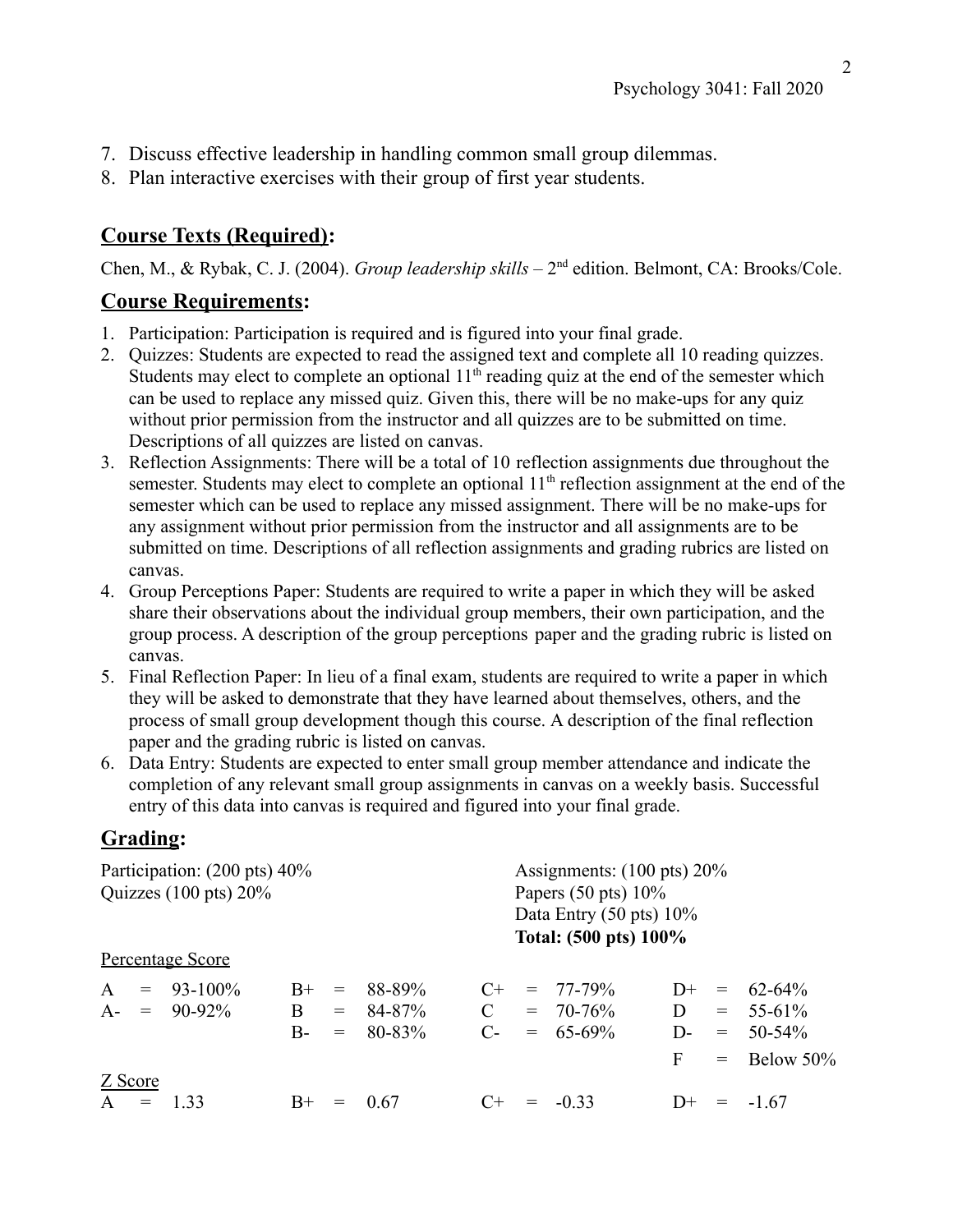Psychology 3041: Fall 2020

| $A - = 1$ | $B = 0.33$ $C = -1$ |                 | $D = -2$ |                   |
|-----------|---------------------|-----------------|----------|-------------------|
|           | $B - = 0$           | $C_{-}$ = -1.33 |          | $D = -2.33$       |
|           |                     |                 |          | $F = Below -2.33$ |

### **Course Policies:**

- 1. Attendance: Students may choose to miss a total of 3 class discussion sessions for any reason throughout the semester. However, students risk being de-enrolled in the event that they miss 4 class discussion sessions or more (i.e., if absences exceed 20 percent of class meetings).
- 2. Participation: As the facilitation of a small group is an essential component to this course, students risk a one-third grade reduction in this course if they fail to facilitate any of their PSY1001 meetings without prior permission from their instructor. In addition, students also risk one-third grade reduction in this course if they fail to participate in 3 or more of their PSY3041 meetings without prior permission by the instructor.
- 3. Quizzes and Assignments: There will be no make-ups for any quiz or assignment without prior permission from the instructor.

### **Attendance and Participation Policy:**

Regular and punctual attendance at all synchronous class sessions is considered essential to optimum academic achievement. If the student is absent for more than 10 percent of class sessions (virtual or face-to-face), the faculty member will issue a written warning of de-enrollment. If the absences exceed 20 percent, the student may be de-enrolled without notice until the university drop date or, after that date, receive the appropriate grade for their work and participation. In some courses, a portion of the credit hour content will be delivered asynchronously and attendance will be determined by submitting the assignments by the posted due dates. If absences exceed these limits but are due to university excused health issues, an exception will be granted. A day of attendance in asynchronous content is determined as contributing a substantive note, assignment, discussion, or submission by the posted due date. Failure to meet these standards will result in an absence for that day. Instructors will determine how many asynchronous attendance days are required each week. A complete description of the [Academic Policies](https://catalog.pointloma.edu/content.php?catoid=18&navoid=1278#Class_Attendance) along can be found in the Undergraduate Academic Catalog.

#### **Course Credit Hour Information:**

In the interest of providing sufficient time to accomplish the stated Course Learning Outcomes, this class meets the PLNU credit hour policy for a 3 unit class delivered over 15 weeks. It is anticipated that students will spend a minimum of 37.5 participation hours per credit hour on their coursework. For this course, students will spend an estimated 112.5 total hours meeting the course learning outcomes. The time estimations are provided in the Canvas modules.

#### **Academic Honesty Policy:**

Students should demonstrate academic honesty by doing original work and by giving appropriate credit to the ideas of others. Academic dishonesty is the act of presenting information, ideas, and/or concepts as one's own when in reality they are the results of another person's creativity and effort. A faculty member who believes a situation involving academic dishonesty has been detected may assign a failing grade for that assignment or examination, or, depending on the seriousness of the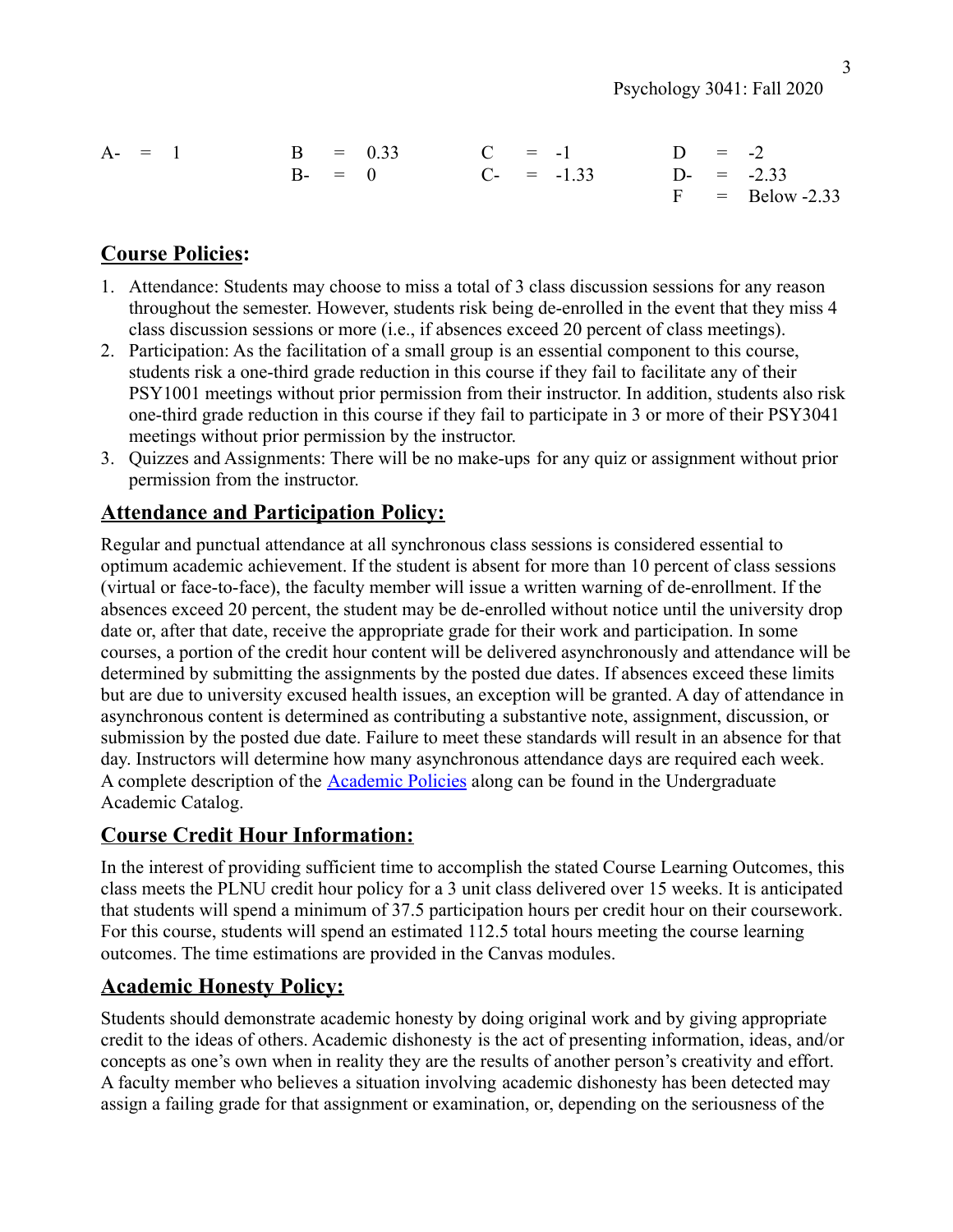offense, for the course. Faculty will follow and students may appeal using the procedures in the University Catalog. See the [Academic Policies](https://catalog.pointloma.edu/content.php?catoid=18&navoid=1278#Academic_Honesty) for definitions of kinds of academic dishonesty and for further policy information.

### **Use of Technology**

In order to be successful in the online environment, you'll need to meet the minimum technology and system requirements; please refer to the Technology [and System Requirements](https://help.pointloma.edu/TDClient/1808/Portal/KB/ArticleDet?ID=108349) information. Additionally, students are required to have headphone speakers compatible with their computer available to use. If a student is in need of technological resources please contact [student-tech-request@pointloma.edu](mailto:student-tech-request@pointloma.edu). Problems with technology do not relieve you of the responsibility of participating, turning in your assignments, or completing your class work.

### **Copyright Policy:**

Point Loma Nazarene University, as a non-profit educational institution, is entitled by law to use materials protected by US Copyright Act for classroom education. Any use of those materials outside of the class may violate the law. More information on the [PLNU Copyright Policy](http://libguides.pointloma.edu/content.php?pid=203591&sid=1700398) can be found online.

#### **State Authorization**

State authorization is a formal determination by a state that Point Loma Nazarene University is approved to conduct activities regulated by that state. In certain states outside California, Point Loma Nazarene University is not authorized to enroll online (distance education) students. If a student moves to another state after admission to the program and/or enrollment in an online course, continuation within the program and/or course will depend on whether Point Loma Nazarene University is authorized to offer distance education courses in that state. It is the student's responsibility to notify the institution of any change in his or her physical location. Refer to the map on [State Authorization](https://www.pointloma.edu/offices/office-institutional-effectiveness-research/disclosures) to view which states allow online (distance education) outside of California.

### **Academic Accommodations:**

While all students are expected to meet the minimum standards for completion of this course as established by the instructor, students with disabilities may require academic adjustments, modifications, or auxiliary aids/services. At Point Loma Nazarene University (PLNU), these students are requested to register with the Disability [Resource Center](http://www.pointloma.edu/experience/offices/administrative-offices/academic-advising-office/disability-resource-center) (DRC), located in the Bond Academic Center [\(DRC@pointloma.edu](mailto:DRC@pointloma.edu) or 619-849-2381). The DRC's policies and procedures for assisting such students in the development of an appropriate academic adjustment plan (AP) allows PLNU to comply with Section 504 of the Rehabilitation Act and the Americans with Disabilities Act. Section 504(a) prohibits discrimination against students with special needs and guarantees all qualified students equal access to and benefits of PLNU programs and activities. After the student files the required documentation, the DRC, in conjunction with the student, will develop an AP to meet that student's specific learning needs. The DRC will thereafter email the student's AP to all faculty who teach course in which the student is enrolled each semester. The AP must be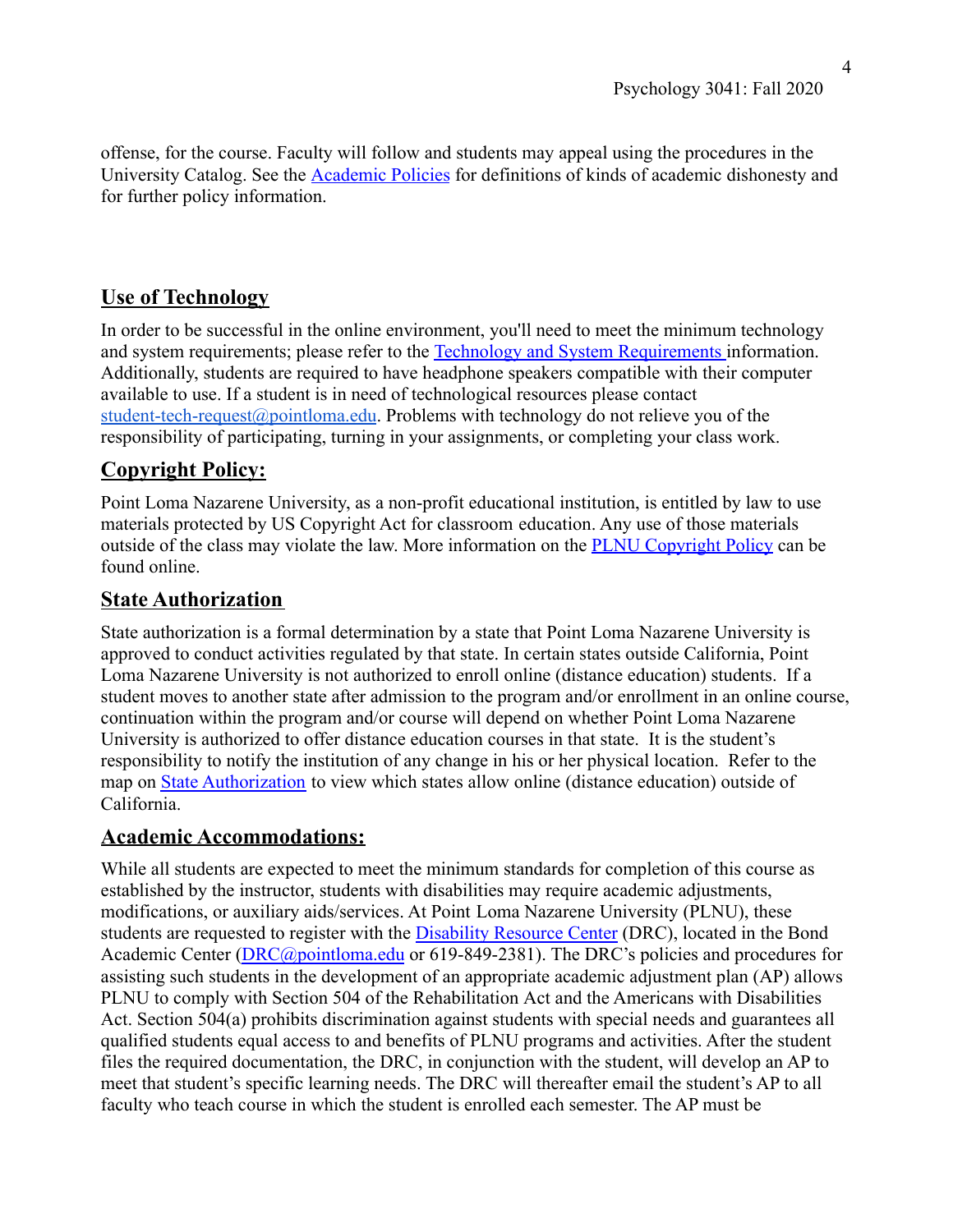implemented in all such courses. If students do not wish to avail themselves of some or all of the elements of their AP in a particular course, it is the responsibility of those students to notify their professor in that course. PLNU highly recommends that DRC students speak with their professors during the first two weeks of each semester about the applicability of their AP in that particular course and/or if they do not desire to take advantage of some or all of the elements of their AP in that course. Students may find additional support through other campus offices as well including the [Office of Spiritual Development,](https://www.pointloma.edu/offices/spiritual-development) the [Tutorial](https://www.pointloma.edu/offices/tutorial-services) Center, and/or the [Wellness Center](https://www.pointloma.edu/offices/wellness-center).

#### **Introductory Group Comments:**

The Psychology 1001 small groups are designed to allow first-year students the opportunity to create a community of love where they can find support and encouragement during what can be a very stressful transition to college. The actual format and content of each of these communities will vary depending on the personality makeup of the group. *The role of the Psychology 3041 facilitator is to facilitate the development of the community but not to do the work for their group.*

Perhaps the best way to acquire the skills to lead a group is the experience being in a group. For this reason, Psychology 3041 will give you the opportunity to have a "group experience" where you can discuss areas of your own personal development in the same way you hope your group members will. *As a result, this class will likely be one of the easiest and most difficult classes you have ever taken!*

Given this, our class time will focus on handling administrative issues, processing issues that arise in the first-year groups, and using the class time to create a "community of love" discussion group ourselves. This course will use a didactic format in the first few weeks, and then will switch to an experiential method. Students who are uncomfortable and unwilling to participate in both aspects of the class should drop at the beginning of the semester. In this practicum the learning experiences will come as you interact with others and experience the stages of group development.

People experience feelings, thoughts, and exhibit behaviors and problems for a variety of reasons (e.g., cultural, gender-related, childhood upbringing, spiritual history). Yet, all people are embedded in a matrix of social relationships. We are social beings that become persons through relationships, develop problems and idiosyncrasies in and through relationships, and learn, grow and develop strengths and resiliencies in relationships. *Perhaps the greatest task of the human person is to develop and maintain close meaningful relationships.*

We have probably all longed, at one time or another, to clarify a relationship, to be really honest about our positive and negative feelings toward someone. We have probably also desired to receive honest reciprocal feedback about how we affect each other. In society this open communication is rarely engaged in due to many rules about who can say what to whom, including fear of hurting others and losing friends. In many families there are "no talk" rules about certain subjects. In the social laboratory of this class group these kinds of *honest exchanges are not only allowed but encouraged*. You can learn an incredible amount about yourself and your self-in-relation by honest interpersonal exploration. This may not be easy and at times may actually be very stressful, but if you can understand and work out your relationships with the members of the group, it often has significant rewards that carryover to the outside world.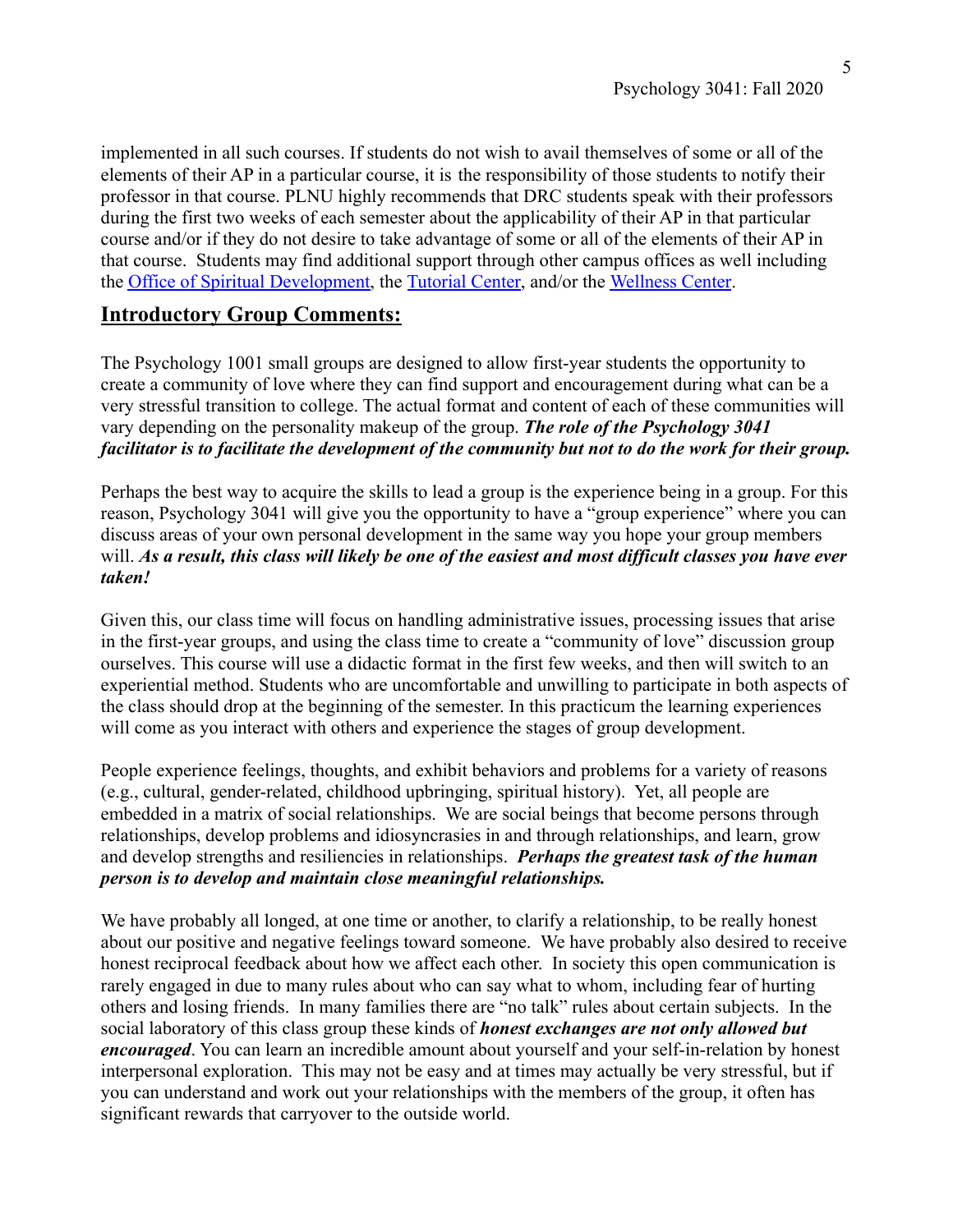The way you can best help yourself and the group is to *be honest and direct about your feelings in the group at that moment* (in the here-and-now) especially feelings toward other group members and the professor. This is the core of the group! This is not a forced confessional as all individuals have different rates for developing trust and openness.

At first the group may seem strange and frustrating. You may develop feelings of annoyance with the professor wanting them to supply you with answers. I urge you not to give up on the process too early. Help will come as you discuss your feelings and from other group members. Your two major tasks are to *discuss your thoughts and feelings about anything and everything that comes to mind* (especially as these relate to the other members of the group), and to *consistently attend and be on time.* My role is group facilitator. This is different from "professor" who supplies you with information which you passively receive. I will assist you to understand the group and yourself. I will not, however, do the work of the group. This can come only as you risk and strive to be genuine with your feelings and experiences and present with yourself.

Obviously, this group is a place to process what is happening in your own small groups, but you will only be really effective as a group facilitator if you understand yourself. By understanding yourself you can come to understand why you feel and do what you do in your own groups. At times you may also experience some confusion going from group facilitator (in 1001) to group member (in 3041). This is okay and something that we would simply encourage you to bring up during your our class sessions and to talk about within this context of community.

### **Group Privacy:**

It is essential that all members enter into a verbal contract of privacy (both in 1001 and 3041). This means that no one discusses anything that is spoken about in the group outside the group. The professor will also abide by this principle except in cases where consultation is needed or where he is required to report by law (e.g., child, elder, dependent adult, or spousal abuse, or risk to hurt self or others, or court orders). You may share your experience of group (what you are learning about groups and yourself) with others outside group but never disclose the names or experiences of other members. It is also best if group members not discuss the group together outside the group, but if you do, we ask that you take responsibility to discuss the salient aspects of the conversation inside the group.

#### **Group Attendance and Participation:**

You are the group facilitator for your 1001 group. Due to the nature of this course there are no excuses for NOT meeting your group promptly and consistently at the appointed place. The only possible excused absence is if you are near death (I am not kidding). In the professional clinical world this would be equivalent to "standing up" your client who was there in need of your help. If you are not there at your small group everything falls apart. *Given this, you may receive a one-third grade reduction in this course, if you fail to facilitate any of your PSY1001 meetings without prior permission by the instructor.* In other words, if you had a B- and had an unexcused absence from your PSY1001 group time, you would receive a C+. Please talk to me immediately if you know you will miss a group session.